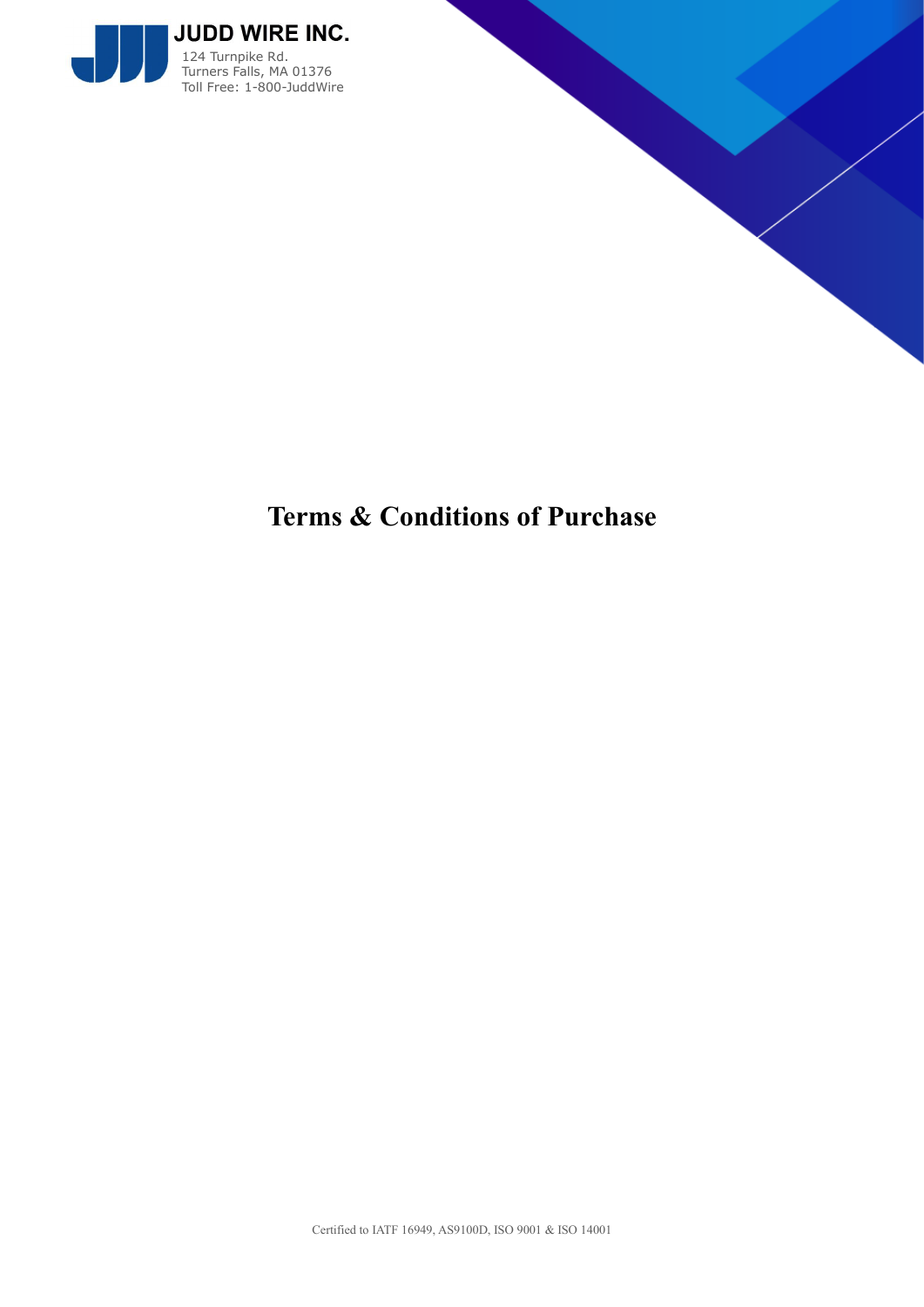# **JUDD WIRE, INC. TERMS AND CONDITIONS OF PURCHASE**

# **1. ACCEPTANCE**

This purchase order constitutes Buyer's offer to purchase the products ("**Products**") from Seller identified on the front of this order ("**Seller**"). Seller's acceptance of this order is limited to acceptance of the terms and conditions set forth herein. Seller shall be deemed to have accepted this order when Seller acknowledges this order in writing or begin performance of this order. Buyer hereby objects to and rejects any proposal by Seller accepted by Seller without Seller's additional or different terms. If this order<br>shall be deemed an acceptance of a prior offer by Seller, such acceptance is<br>limited to the express terms and conditions contained in this or different terms or any attempt by Seller to vary in any degree any of the terms of this order shall be deemed material and are objected to and rejected.

**2. PRICES** Buyer shall not be billed at prices higher than the price stated on the front of this order ("**Price**"). Unless otherwise specified, the Price includes all charges for packing, hauling, storage and transportation to point of delivery. Seller shall<br>pay all delivery charges in excess of any delivery charge Buyer has agreed to pay.<br>The Price includes all taxes except national, federal, stat or similar taxes which Seller is required by law to collect from Buyer. Such taxes, if any, shall be separately stated in Seller's invoice and paid by Buyer<br>unless an exemption is available. Seller agrees that it shall imm Buyer of any price reduction/discount made to any other party with respect to the same or similar products subsequent to placement of this order but prior to payment, that such new price shall be applicable to this order.

### **3. TITLE AND RISK OF LOSS OR DAMAGE**

Except as otherwise agreed upon by Buyer and Seller by the means of indicating trade terms on the front of this order or otherwise in writing, upon delivery of the Products, title and risk of loss or damage thereto shall pass to Buyer free and clear of all liens, claims, security interests or encumbrances, and no Products shall be subject to any agreement under which any lien, claim, security interest or encumbrance therein or thereon is retained by any third party.

### **4. DELIVERY AND PACKAGE**

Time and quantity of delivery are essential on this order. Seller shall respect Buyer's delivery schedule, and meet the delivery date specified by Buyer on this Buyer's delivery schedule, and meet the delivery date specified by Buyer on this<br>order. The Products shall be delivered according to the incoterm or other<br>delivery terms stated on the order. The Products shall be delivered shipping receipt. The packaging and packing of the Products delivered under<br>this order shall be in accordance with Buyer's instructions and the appropriate<br>international shipping standards and practices suitable for transp Products. Seller shall, upon becoming aware that Products will not be or have<br>not been delivered as per the delivery date, immediately notify Buyer in writing<br>together with (a) the reason for the delay and (b) a revised de Unless otherwise instructed by Buyer, Seller shall, at no additional cost to Buyer, take any appropriate measures to ensure that the delayed Products are delivered on the revised delivery date. Buyer shall be entitled to r damages, losses, expenses or cost incurred as a result of the late delivery. In the event that Buyer is required to pay its customer(s) damages for late delivery of<br>Products and such late delivery is due to Seller's failur agrees to pay Buyer, as direct damages sustained by Buyer as a result of such delay, an amount equal to the amount paid or payable by Buyer to such customer(s).

**5. CANCELLATION AND RESCHEDULING**<br>Before Seller begins work on this order, Buyer may cancel this order in whole or<br>in part by giving written notice to Seller. No liability shall arise in this instance.<br>After Seller begi with respect to this order shall be made as follows: Buyer shall pay Seller an<br>amount equal to reasonable costs and expenses for materials, which are used<br>solely for the production of the Products, incurred by Seller to fu provided that (i) Seller shall make commercially reasonable efforts to cancel orders for materials and/or return materials to its supplier(s) if such action is likely to minimize compensation payable hereunder by Buyer to Seller; (ii) Seller shall make commercially reasonable efforts to sell the Products to any third party(ies) or otherwise dispose of the Products in the most beneficial manner as long as such sale or disposition is not inconsistent with any other obligations hereunder (i.e. obligations under Section 17 and Section 18, etc.); and (iii) Seller shall furnish to Buyer the reasonable documentation detailing its costs and expenses and other particulars regarding such materials in the format reasonably requested by Buyer. Such amount shall not, in any circumstances, exceed the Price of the applicable Products. Buyer may, without any liability to Seller, reschedule the delivery date of the Products specified in prior to such delivery date.

# **INSPECTION OF PRODUCTS**

Buyer has the right to inspect the Products to the extent practicable at all times<br>and places. The time and place for inspection shall be reasonably decided by<br>Buyer. Seller agrees to permit access to Seller's facilities a for inspection of the Products by Buyer's agents or employees and shall provide all tools, facilities and assistance reasonably necessary for such inspection at no additional cost to Buyer. In the event that Buyer finds any Products or parts<br>thereof defective in any manner, Seller shall, at Buyer's discretion, repair or<br>replace such Products or parts by Buyer's designated date at no

Buyer. In such case, Buyer may withhold the payment for such Products or parts, without accruing of any interest, until Seller remedies the defect. Notwithstanding the foregoing, Buyer may, at its discretion and at Seller's<br>expense, by itself or by having any third party, perpare replacements or repair<br>such Products. It is expressly agreed that inspections and/or paym to avoid any doubts, no inspection by Buyer shall reduce Seller's responsibility hereunder.

**7. PAYMENT TERMS**<br>Seller shall issue an invoice to Buyer on or any time after the completion of delivery and only in accordance with these terms and conditions. Unless stated otherwise on the front of the purchase order, Buyer shall pay all properly invoiced amounts due to Seller within sixty (60) days after Buyer's receipt of such invoice, except for any amounts disputed by Buyer in good faith prejudice to any other right or remedy it may have, Buyer reserves the right to set off at any time any amount owing to it by Seller against any amount payable by Buyer to Seller.

**8. WARRANTIES AND REMEDIES** Seller warrants that all the Products shall be free of any claim of any nature by any third party and that Seller is able to and shall convey clear title thereto to Buyer. Seller warrants that, for the same period as that of warranties provided by Buyer to its customers as for Buyer's products incorpora the Products shall conform to applicable specifications, instructions, drawings, data and samples, shall be merchantable, shall be free from any defects in design, materials or workmanship and shall be fit and sufficient for the purpose intended. These warranties shall be in addition to all other warranties, express, implied or statutory. Payment for, inspection of, or receipt of the Products shall not constitute a waiver of any breach of warranty. Seller shall, at hereunder contain one or more third party manufacturer's warranties, Seller<br>hereby assigns such warranties to Buyer and Buyer's customers. Buyer may pass<br>through any and all of the agreements, covenants, representations an made by Seller in this order to Buyer's customers as well as any claims arising<br>out of or related to the inaccuracy or breach of any such agreements, covenants,<br>representations and warranties. Buyer's customers are intende beneficiaries of the agreements, covenants, representations and warranties made<br>by Seller in this order. Buyer can exercise any remedies available hereunder or<br>at law or in equity without precluding or prejudicing the same or remedies.

### **9. INTELLECTUAL PROPERTY RIGHTS**

In consideration of obtaining this order, Seller grants to Buyer a royalty-free, worldwide, perpetual, indivisible and non-exclusive license necessary to use the Products and sell the products produced by using, installing hereunder, Seller shall promptly inform Buyer of the details of the Inventions.<br>Buyer and Seller shall discuss and determine the ownership and the treatment of<br>the Inventions. If, as a result of discussion pursuant to this perpetual, indivisible and non-exclusive license to use such Invention and patents, copyrights, trade secrets, trademarks or other intellectual property rights ("**Intellectual Property Rights**") resulting from the Invention for the purpose of using the Products and selling the products produced by using, installing, incorporating or operating such Products. Seller shall warrant that the Products are free from infringement or violation of any Intellectual Property Rights of any third party. If a third party claims or appears likely to claim the Products infringe or violate any Intellectual Property Rights, Seller s

# **10. INDEMNIFICATION**

Seller shall indemnify and hold harmless Buyer, its affiliates and their directors, officers, employees, successors, assigns and customers which purchase the Products directly or indirectly from Buyer, from and against any and all losses, damages, liabilities, costs, fees (including attorney and other professional fees), claims and demands, including, but not limited to, those regarding (i) personal injury, death or damage to property and (ii) infringement breach of this order, or in connection with the Products. Seller shall, when notified of such claims and demands, defend any action or claim at its own expense.

### **11. MATERIAL SUPPLY**

Buyer may supply to Seller materials and equipment necessary for Seller to manufacture the Products with or without charge ("**Supplied Material**") or lease<br>the same to Seller ("**Leased Material**"). When the Supplied Material or<br>Leased Material are supplied to Seller, Seller shall promptly conduct details and shall supply replacements, correct excess or deficiency, or take other necessary measures. Seller shall, with reasonable care, keep and maintain the Supplied Material and Leased Material and shall clarify when the Supplied Material and Leased Material are received and consumed by Seller. Upon the request of Buyer, Seller shall report to Buyer the status of the Supplied Material and Leased Material.

**12. HANDLING OF SUPPLIED MATERIAL AND LEASED MATERIAL**  Seller shall not transfer, misuse, pledge, or use Supplied Material and Leased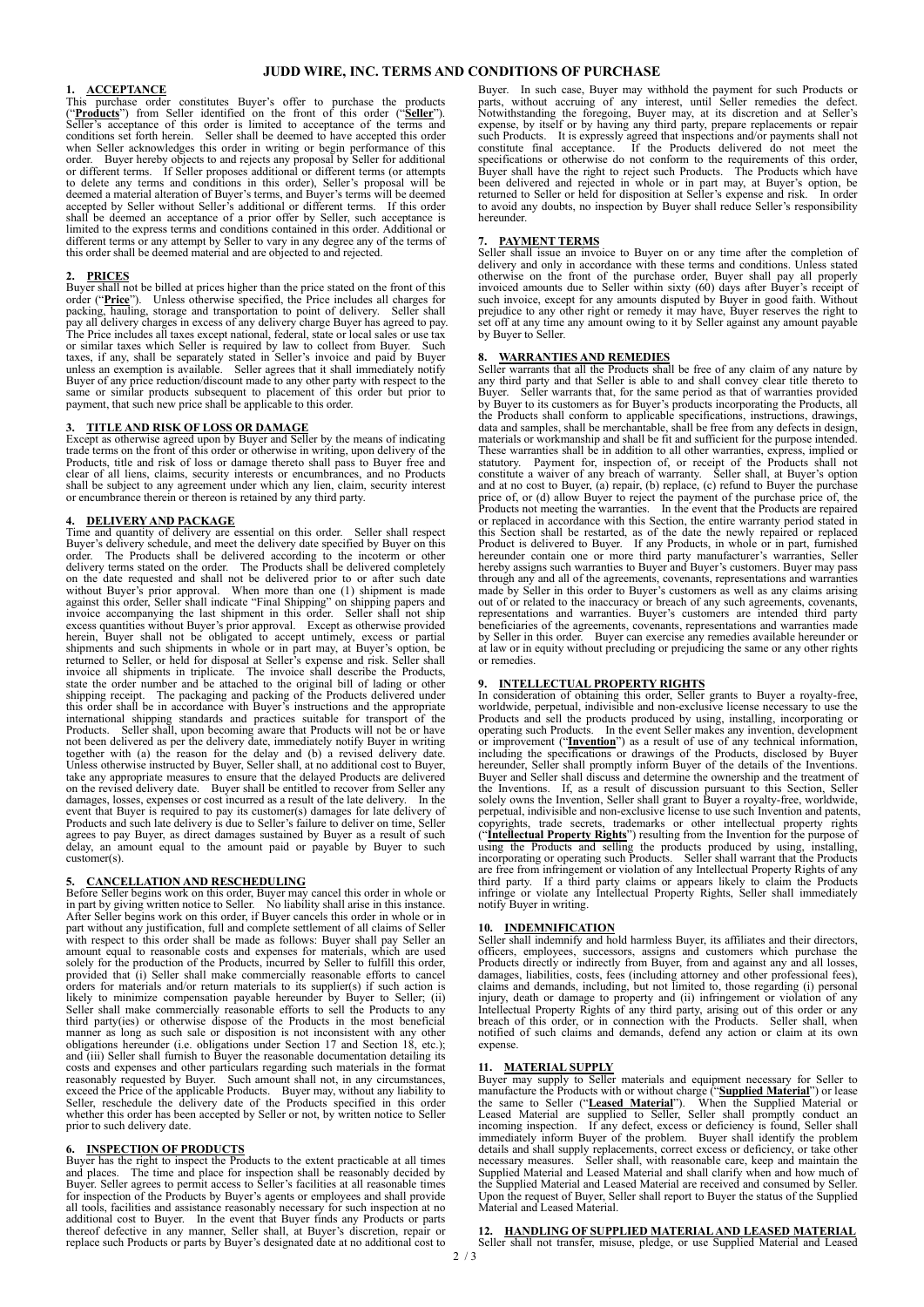Material for any other purposes than manufacturing the Products for Buyer without the prior written consent of Buyer. Title of Supplied Material that is supplied to Seller for free and title of Supplied Material that is supplied to Seller for value but has not yet been paid shall belong to Buyer. Title of the Leased Material shall belong to Buyer at all times. If Supplied shall immediately inform Buyer so as to follow its instructions. If the Supplied Material or Leased Material is lost or broken on or after supply to Seller, Seller shall be liable for any damage regardless of the reasons and shall procure replacements at its cost or shall reimburse the amount demanded by Buyer as<br>compensation. Where the Leased Material is no longer needed by Seller, if<br>Buyer requests Seller to return the Leased Material or if Supplied Mater supplied for free is not fully consumed, Seller shall promptly return to Buyer the Leased Material and the unconsumed Supplied Material to Buyer at Seller's cost.

**13. QUALITY CONTROL** In performing this order, Seller shall comply with Buyer's Supplier Requirements Manual. Upon the request of Buyer, Seller shall, without delay, disclose to Buyer any information on raw materials, quality of raw materials, production equipment, processes, conditions, and other matters as long as the information is related to the quality or performance of the Produc not make any revision of the Products or specifications or documentation thereof provided under this order or change its production methods or conditions (which<br>includes, but is not limited to, process change, sourcing changes, design changes,<br>component stepping changes, geographical relocation of manu drawing changes or process step discontinuance) after the issuance of this order without the prior written consent of Buyer. Seller shall inform Buyer in writing of all such planned changes. If Seller makes any such above changes without<br>Buyer's prior written consent, Seller shall be responsible for any damages and<br>loss caused by the failure of such Products used by Buyer. At any t may request any alteration or modification of the specifications of the Products, unless such alteration or modification would have any serious impact on delivery, installation, performance or price of the Products. Seller shall not refuse such request from Buyer without reasonable cause and shall make its best efforts to meet such request. If Seller changes the existing manufacturing process of the<br>Products, Buyer may request Seller to submit applicable samples. Upon the<br>request of Buyer, Seller shall promptly submit the samples. In case t makes such request, Seller shall not start manufacturing the corresponding<br>Products or deliver the Products unless and until the samples have passed<br>Buyer's inspection. Upon Buyer's request, Seller shall, free of any addit charges, provide Buyer with technical advice and assistance reasonably necessary to complete assembly and installation of the Products by Buyer. Further, upon Buyer's request, Seller shall, free of any additional charges, provide Buyer with technical training to the representatives of Buyer at Seller's<br>or Buyer's facility in respect of the operation and maintenance of the Products,<br>provided that all expenses of traveling, living and insuran shall be entitled to conduct an audit at Seller's facilities with, not less than, five (5) days prior notice to Seller; provided, however, that in case of emergency, including quality problem of the Products, upon Buyer's request, Seller shall accept such Buyer's audit without such notice.

**14. DISCONTINUANCE** In the event Seller intends to discontinue manufacturing the Products, Seller shall give Buyer at least twelve (12) months prior written notice. In case that Seller discontinues manufacturing the Products pursuant to the above or this Seller is terminated due to Seller's breach, upon request of Buye work in progress), any materials, drawings, components, tools and equipment required for manufacturing the Products and (b) grant a license to manufacture the Products to Buyer or other third party designated by Buyer. The terms and conditions of such license shall be agreed by Buyer and Seller separately.

### **15. SPARE PARTS, REPLACEMENT PARTS AND REPAIR SERVICE**

Seller shall maintain and make available any spare parts and replacement parts of the Products and offer repair service of the Products. Upon Buyer's request, Seller shall supply the spare parts and replacement parts or repair the Products at the applicable prices. Payment terms and other terms in respect thereof shall be agreed upon through the consultation between the parties.

**16. SUBCONTRACT** Seller shall not subcontract the performance of this order or any of its obligations herein without Buyer's prior written consent. In case that Seller subcontracts such performance in whole or in part, Seller shall cause such subcontractor to comply with all obligations herein and shall be jointly and severally responsible for such subcontractor's breach hereof.

**17. CONFIDENTIALITY AND USE OF INFORMATION** Seller shall keep confidential all information, drawings, specifications or data furnished by Buyer, including information disclosed in tangible or intangible<br>form by Buyer during Seller's employees' visit to Buyer's facilities, or prepared<br>by Seller specifically in connection with the performance of t not divulge or use such information, drawings, specifications or data for the benefit of any other party. Except as required for the efficient performance of this order, Seller shall not make copies or permit copies to be may, without Seller's prior consent, disclose information regarding the purchase<br>of the Products under this order, including, but not limited to, product name, part<br>number, quantity, price, quality and Seller's identity (" to its affiliated entities which directly or indirectly control, are controlled by, or<br>are under common control with Buyer (each an "**Affiliate**"); provided that<br>Buyer shall ensure that such Affiliates will hold Purchase I confidence and will not disclose Purchase Information to any non-Affiliate third party without Seller's prior written consent.

### **18. ADVERTISEMENTS AND IDENTIFICATION**

Seller shall not in any manner advertise or publish the fact that it has furnished, or contracted to furnish, Buyer the Products without prior written consent of Buyer. Seller shall not disclose any details in connection w party except as may be otherwise provided. Seller shall make no use of any identification of Buyer or its affiliates in Seller's advertising or promotional efforts in reference to activities undertaken by Seller under this use or disposition of the Products rejected, not purchased or returned by Buyer, and shall indemnify Buyer and its affiliates against any claim arising out of Seller's failure to do so.

# **19. TERMINATION**

Either party may terminate this order by giving the other party a written notice without prejudice to any rights or remedies in the event that: (i) the other party commits any material breach and does not rectify such breach within thirty (30) business days from receipt of the written notice of such breach; or (ii) the other party becomes insolvent or makes an assignment for the benefit of creditors, or voluntarily or otherwise enters into liquidation or bankruptcy, or has a receiver or administrator appointed to administer its property or affairs. If any event set forth in the above has occurred on Seller and it is continuing, Buyer may declare, by written notice to Seller, any and all indebtedness and obligations of Seller to Buyer shall immediately be due and payable. Within five after the termination of this order, or upon written request of Buyer, Seller shall<br>return to Buyer or destroy, all confidential information furnished by Buyer in<br>connection with the performance of this order, including al

**20. SURVIVAL OF OBLIGATIONS** Seller's obligations under this order which by nature shall continue beyond termination or cancellation of this order shall survive the termination or cancellation.

**21. FORCE MAJEURE** Neither party shall be liable for defaults or delays due to Acts of God, acts or demands of any government or any governmental agency, strikes, fires, floods, accidents, terrorism or other unforeseeable causes beyond its control and not due to its fault, intent or negligence. Each party shall notify the other in writing of the cause of such default or delay within five (5) business days after the beginning thereof. Buyer reserves the right, by written notice

# **22. INSURANCE**

Seller shall, at its expense, maintain liability insurance with a reputable insurance company, which shall provide adequate coverage for commercial general liability, for product liability and for intellectual property infringement based on the manufacturing and sales of the Products. If requested by Buyer, Seller will furnish certificates of insurance from its insurance carriers eviden and noncontributory to Buyer's insurance. Buyer's insurance shall be excess and noncontributory for claims and losses arising out of the performance of the order.

# **23. COMPLIANCE WITH LAWS**

In performing this order, Seller shall comply with all applicable domestic and<br>foreign laws, rules, regulations and authority requirements ("**Laws**"), including<br>but not limited to, (i) competition and bribery-related laws, laws, rules and regulations, specifically including but not limited to, the International Traffic in Arms Regulations ("ITAR"), 22 C.F.R. 120 et scape, the Export Administration Regulations ("EAR"), 15 C.F.R. 730-774, the and the Uyghur Forced Labor Prevention Act. Seller also agrees to comply with<br>all of the requirements of the Sumitomo Electric Group Supplier Code of<br>Conduct (the "Code of Conduct"), which is available at<br>thttps://www.judd Upon request of Buyer, Seller shall cooperate with Buyer's inspection which is conducted to ascertain compliance by Seller with the Laws and the Code of Conduct.

### **24. ASSIGNMENT**

Neither this order nor any of the rights or interests by Seller hereunder or<br>thereunder may be assigned, transferred, or conveyed by Seller without Buyer's<br>prior written consent. Buyer may at any time assign or transfer an to any Affiliate or to any person or entity acquiring all or substantially all of Buyer's assets.

25. **SEVERABILITY**<br>If any provision of this order is held invalid or unenforceable, the remaining<br>provisions shall not be affected thereby, and the parties shall in good faith<br>attempt to amend this order to eliminate such

**26. WAIVER**<br>No failure or delay of one party to require performance by the other of any<br>provision of this order shall in any way adversely affect the former's right to<br>require full performance of such provision thereafter

27. **RELATIONSHIP OF THE PARTIES**<br>The relationship between the parties is that of independent contractors. Nothing<br>contained in the order or these terms and conditions shall be construed as<br>creating any agency, partnership employment or fiduciary relationship between the parties, and neither party shall have authority to contract for or bind the other party in any manner whatsoever.